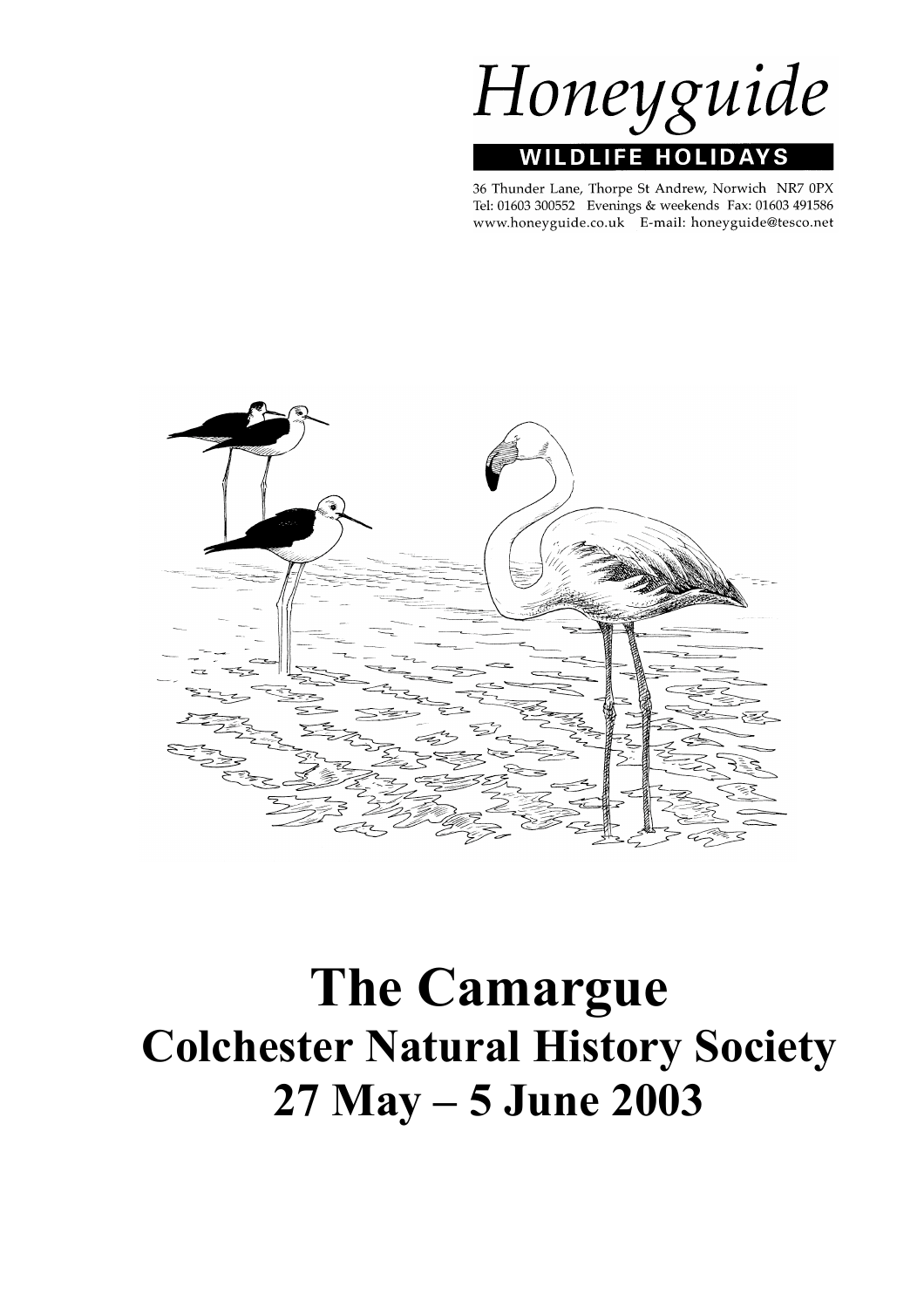**The Camargue Colchester Natural History Society 27 May – 5 June 2003**

#### **Participants**

David Baker

David Barnard Sandra Barnard

Peter Douch Monica Douch

Brian Corben Wendy Corben

Joe Firmin Linda Firmin

Hugh Owen Veronica Owen

Avis Sharpe Ken Sharpe

Tom Wiseman

#### **Leaders**

Russell Leavett John Partridge

Report compiled jointly by Russell Leavett and John Partridge *Illustrations by Rob Hume, except black-winged stilt flock by Gary Wright. Cover: flamingo and black-winged stilts.*

This holiday, as for every Honeyguide holiday, also puts something into conservation in our host country by way of a contribution to the wildlife that we enjoyed. The conservation contribution this year of £25 per person from two groups in the Camargue was supplemented by groups in the Dordogne and French Pyrenees, leading to a total of £1050 given to La Ligue pour la Protection des Oiseaux (LPO, the French Bird Protection League).

This brings the total given to LPO to £6,925 since 1991, and to various conservation projects in Europe to £29,800. A thank-you letter from LPO is at the end of this report.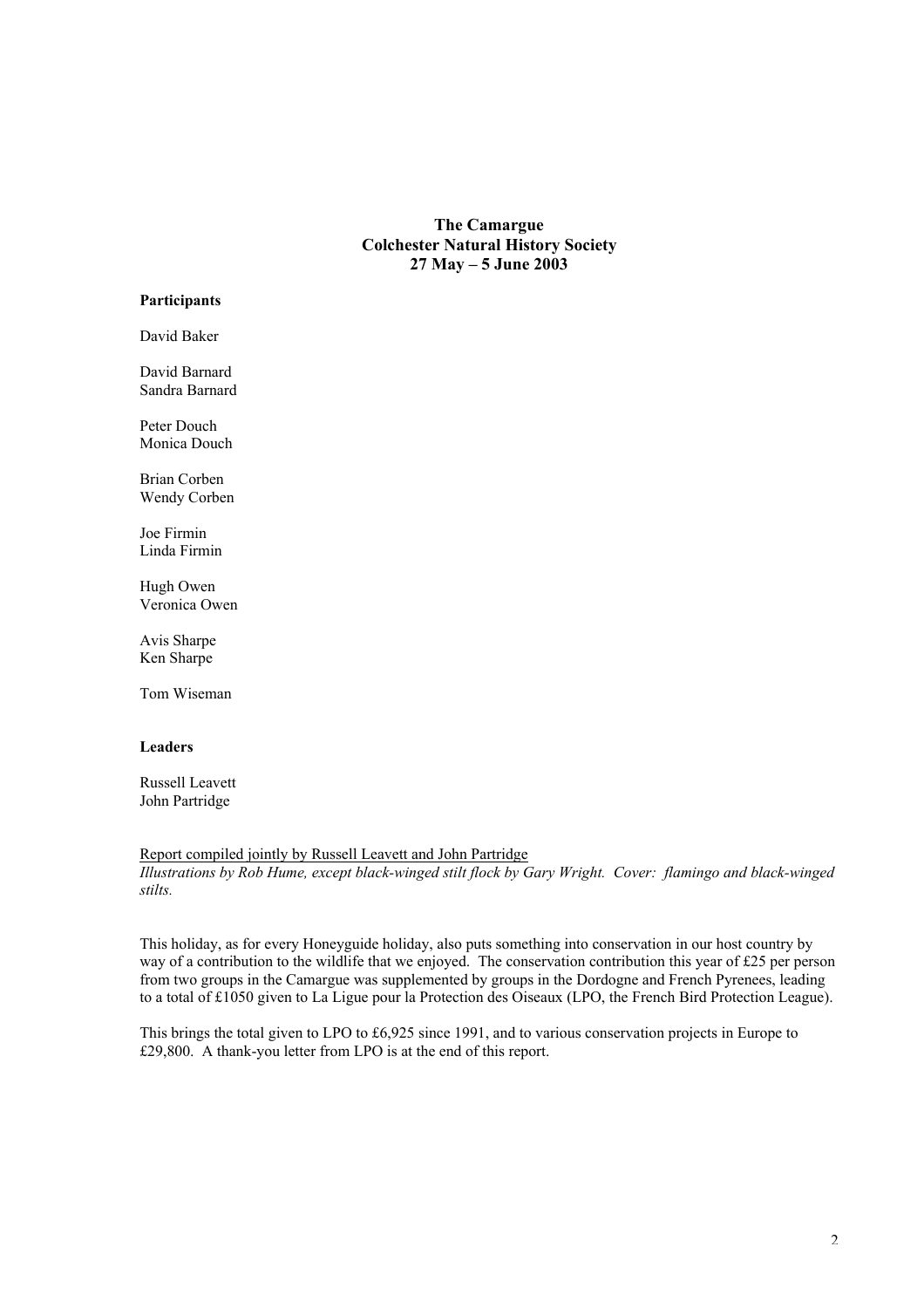#### **The Camargue Itinerary 27 May – 5 June 2003**

| Tuesday May 27th              | Evening flight from Stansted to Nimes, then on to<br>Hotel Des Granges, Arles, arriving early hours of May 28th.                                                                                                                                                                                  |  |
|-------------------------------|---------------------------------------------------------------------------------------------------------------------------------------------------------------------------------------------------------------------------------------------------------------------------------------------------|--|
| Wednesday May 28th            | Central Camargue. To Étang de Vaccares via Gageron and Villeneuve, south via<br>east shore of étang to marshes of Tour du Vallat. Lunch at Domaine de Mejanes.<br>Afternoon at marshes at Le Paty de la Trinité, returning to Arles via the observation<br>post at Pont du Rousty and Mas d'Agon. |  |
| Thursday May 29th             | Full day at Mont Ventoux, lunch at St Serein.                                                                                                                                                                                                                                                     |  |
| Friday May 30th               | Morning at Pont du Gard, lunch at the hotel, the afternoon being spent in Arles. An<br>early dinner followed by an evening visit to Mt. Valence.                                                                                                                                                  |  |
| Saturday May 31st             | Western Camargue via Gimeaux and Saliers. South to Parc Ornithologique and St<br>Maries de la Mer. Lunch taken by the Digue a la Mer. Afternoon at Cacharel,<br>returning to Arles via Mas d'Agon.                                                                                                |  |
| Sunday June 1st               | Early morning visit to Aerodrome du Vallon, La Crau, followed by a walk close to<br>the hotel, lunch by the Rhone at Mas de l'Hoste, the afternoon spent on La Crau at<br>Mas d'Icart.                                                                                                            |  |
| Monday June 2nd               | Morning at Les Baux including visit to the town, lunch amongst car park pines at<br>start of walk to La Caume, where afternoon spent.                                                                                                                                                             |  |
| Tuesday June 3rd              | Aigues-Mortes visit via St. Gilles, Gallician and Montcalm, south to Le Grau du Roi<br>and Port Camargue.<br>Lunch in the dunes at L'Espiguette, returning to Arles via Mejanes, Étang de<br>Vaccares and Mas D'Agon.                                                                             |  |
| Wednesday June 4th            | Eastern Camargue. Salt pans at Salin de Giraud, south to Plage d'Arles. Lunch at<br>Tourvieille, afternoon at the E'tang du Fangassier, returning to Arles via La Beluge,<br>Petit Badon and Le Sambuc.                                                                                           |  |
| Thursday June 5 <sup>th</sup> | Abortive visit to Avignon substituted by a visit to Tarascon. Lunch in hills at western<br>end of Chaine des Alpilles, where part of afternoon spent. An early dinner was<br>followed by an evening flight from Nimes to Stansted.                                                                |  |

## **Tuesday 27th May**

The Camargue trip started with a bit of trepidation because of the French air controllers threatened strike. As it happened, because we were booked onto a late flight, the controllers had gone back to work and by the time they had sorted themselves out we were only a matter of about an hour and a half late in leaving. It could have been much worse. We all accepted this delay but we were not quite so tolerant of the time it took the car rental lady at the Europcar desk to process the paperwork for our two mini-buses. Russell and John had to wait for almost an hour with the group having to patiently 'hover' in the background.

We finally got to the hotel at the dreadfully late hour of 1a.m (2a.m French time) but found that Simone and Marcel were awaiting our arrival with welcoming cups of tea despite the late hour! We were really ready for a sleep by now so were soon off to our beds, although for some the room locks did prove a somewhat 'testing' end to the day………………..

# **Day 1 - Wednesday 28th May**

A leisurely and late breakfast set us up for the day and it was obvious from the start that it was going to be quite a warm Mediterranean day and so it proved to be, just what the doctor ordered. The outside light at the hotel had attracted a cream spot tiger moth, three muslins and a smoky wainscot.

Soon we were making our way over the Grand Rhone at Arles, affording us fine views of the old city and the gateway to the Camargue proper. As we drove through the first of the ricefields, Cetti's warblers and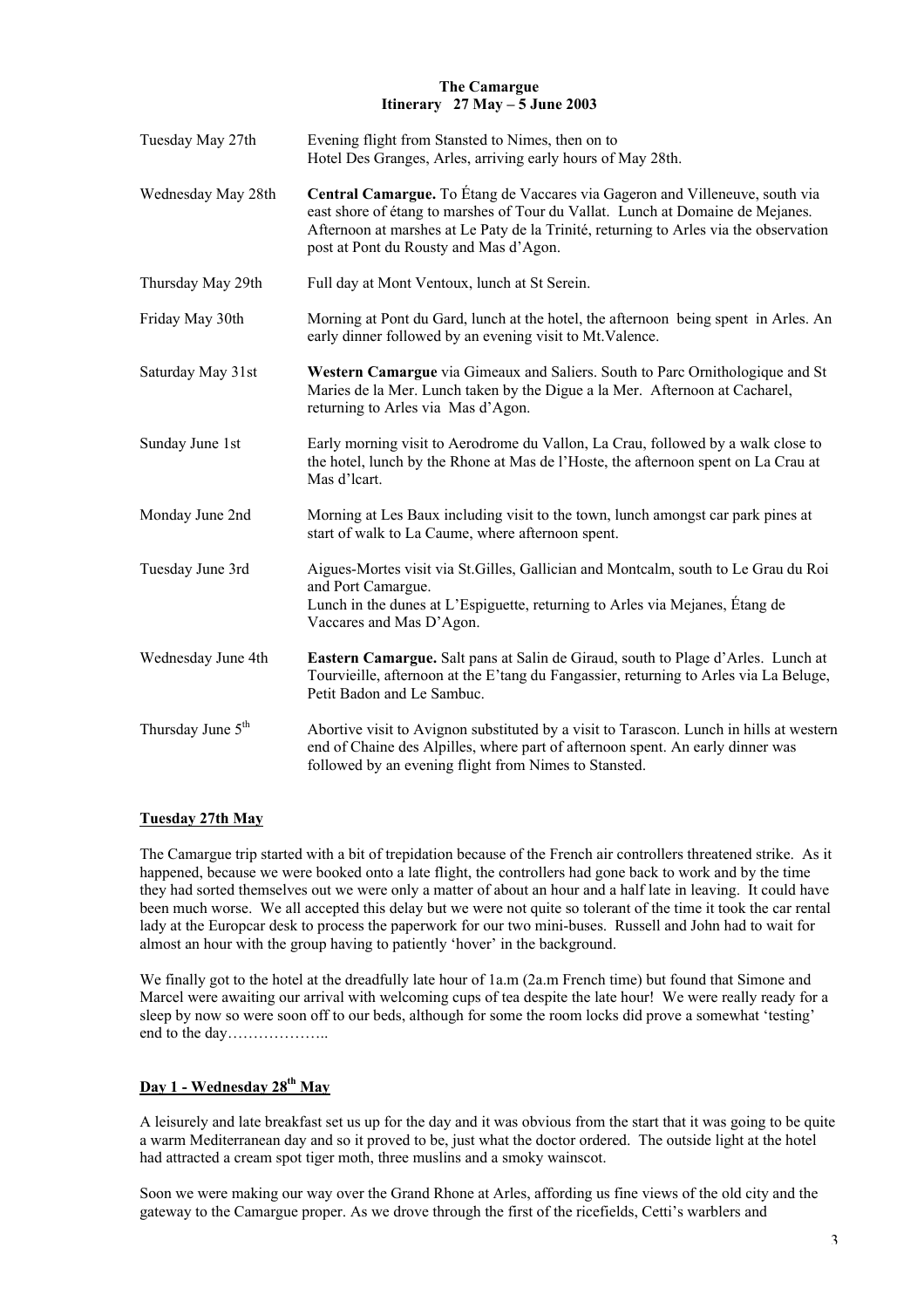nightingales made their presence known from ditches and roadside scrub. Here and there fan-tailed warblers joined them. An occasional coypu ambled across the road and it was soon clear that painted lady butterflies were going to be very common. Black kites were already in evidence and Hugh and a few others saw a male Montagu's harrier, as it happened the only one of the trip Less welcome were the many tiny biting flies associated with the black bulls; the results of their attention to us remained with some for several days! Where animals were found in wet places we saw the first of the cattle and little egrets and found our only greenshank of the trip. Marsh harriers quartered marshes here and there.

Our first proper stop was in a wooded roadside area south of Villeneuve, here patches of danewort were in flower and several butterflies occurred including clouded yellows, southern speckled wood and marbled white. Here too the first of the bee-eaters delighted us, hawking for insects over the road, their distinctive calls, as always, pure delight. Moths included many silver Ys, four-spotted and burnet companion.

Next stop was the shore of the Étang de Vaccares, guaranteed to produce good numbers of flamingos, along with a few great crested grebes and lots of yellow-legged gulls. The flamingos performed well for us, providing splendid splashes of colour as they flew noisily overhead.

Our final stop for the morning was at the marshes of Tour du Vallat, so much drier than in previous visits and something we were to find throughout the Camargue at this time. Although it was quite hot by now we had satisfying views of three great white egrets, the first of the whiskered terns, albeit lost in heat haze and yet more bee-eaters.

With lunch very much in mind we moved west to Domaine de Mejanes, our traditional first day stop. As always Simone had prepared us a most excellent lunch, a fine introduction to the good food we were to enjoy throughout this trip. We found that the roof of our covered picnic area held a number of bats, although we didn't manage to identify them and that carpenter bees were much in evidence. As their staff were creosoting the roof we wondered how both would fare.

The early afternoon was extremely hot as we made our way to the marshes of le Paty de la Trinité but soon we were enjoying the first of the gull-billed terns, along with more whiskered terns and the calls of Mediterranean gulls filled the air. Dave found a male Stonechat, one of only two we were to see during our stay. Here too the biting flies were a real pain so we decided to move on to the observation platform at Pont du Rousty. Noisy black-winged stilts greeted us, more bee-eaters were seen and the first of the avocets were spotted. Huge carp were seen from the platform – wonder if it's fish for dinner?

Our final stop of the day was to be the wonderful Mas d'Agon - the place of the herons, and as always a good range of heron/egret species were on show from the moment we arrived. Little egrets stood out in their pure white plumage against the creamier colours of the cattle egrets and muddy-coloured squacco herons. Both grey and purple herons were seen, the latter looking especially fine in the late afternoon sun, which seemed to enhance their colours. Another great white egret was also seen and finally a number of night herons, they breed nearby and were clearly feeding young, judging by how active they were at this time of day.

Red breasted pochards also were present, one fine male showing off the lovely colour of his head with the sun full behind him – he glowed! Quite a number of whiskered terns were here too and gull-billed terns were noisily displaying, including fish passing. The dense reedbeds held both common and great reed warblers and fan-tailed warblers were common. Moving north towards Arles took us through many rice fields, each with their little groups of mallard and often both black-headed and Mediterranean gulls. A stop at an old pratincole site failed to turn up that species but both lapwings and black-winged stilts were breeding there and in the distance a pair of stone curlews with young could be seen through the telescopes. All in all a fine introduction to the delights of the Camargue.

## **Day 2 - Thursday 29th May**

As a clear sunny day was promised the decision was made that we should make tracks for distant Mont Ventoux, as the chances of being able to get to the top were very good weather-wise. After a journey of two hours we reached the lower slopes of Mont Ventoux but unfortunately the summit itself was closed thanks to roadworks, seemingly dealing with rock falls?

After a comfort stop for coffee and loos at the Chalet Liotard we walked along the edge of high-level slopes full of cowslips; amongst these moonwort was found along with mountain kidney vetch, ascending lousewort and the lovely daffodil *Narcissus tazetta*. On one rocky outcrop some fine flowers of alpine poppy delighted us. Much more common was alpine ladies mantle.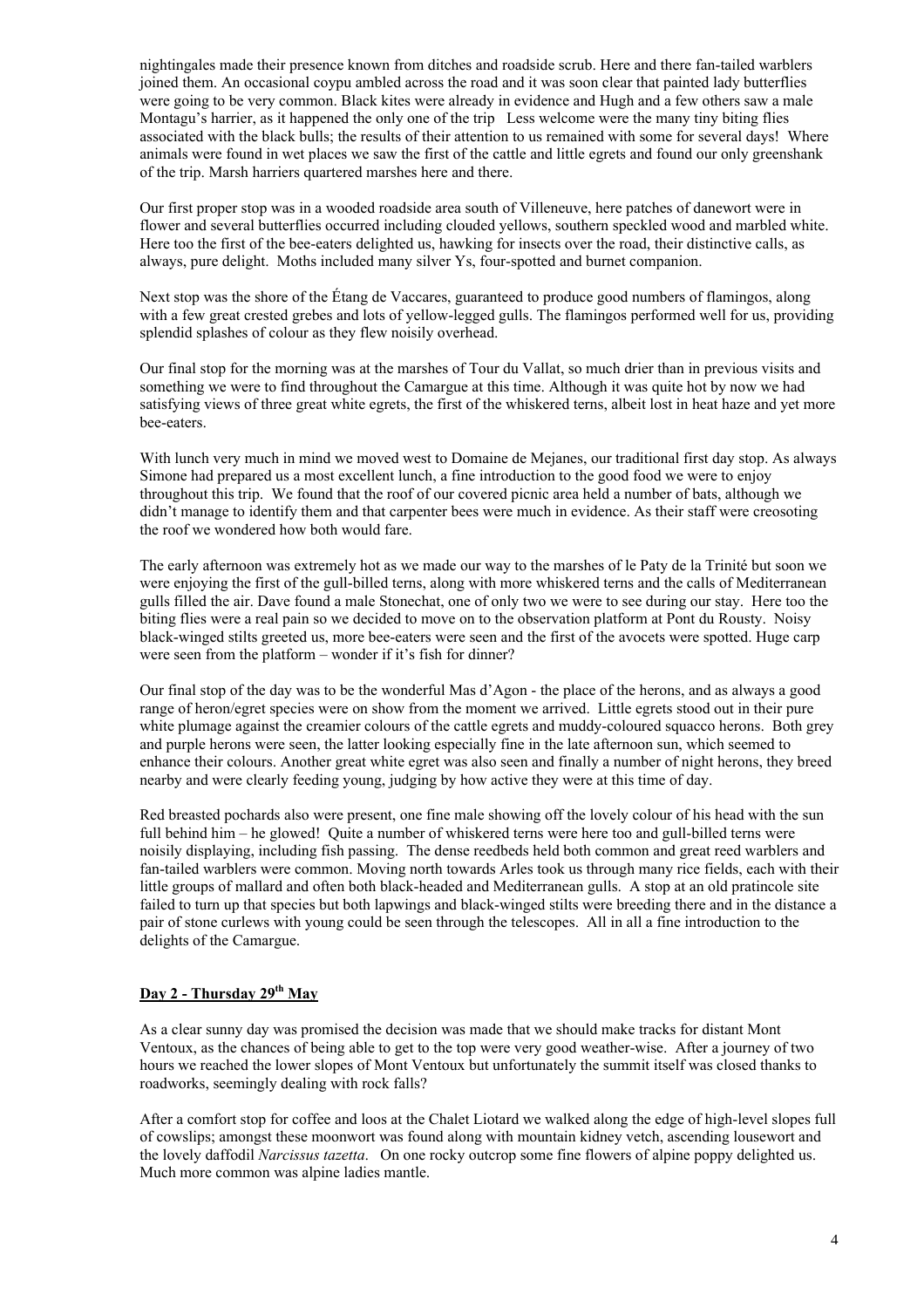Birdwise this was always going to be a very different day from yesterday, finding birds here, or at least getting a good look at them, proved frustrating, nevertheless we gradually got to grips with the special species we had come to seek out. Citril finches were very active, often in family groups and from time to time would obligingly perch in full view. Likewise many family parties of crossbills were heard and seen and they too eventually performed well for us. Much less co-operative were the crested tits with only a single bird being seen all day, and then not by everyone.

In a day that proved to be surprisingly poor for raptor sightings a sub-adult golden eagle went down very well, this, along with a few ravens, providing the only real aerial interest of the day, apart from a few common buzzards en route.

Hard 'tacking' coming from rock strewn slopes amongst the trees above us alerted us to ring ouzels being about and we had some good views of both sexes on the ground and later a male in full song from a pine.

Mont Ventoux always easily turns up a range of more common species such as coal tit, blackbird, chaffinch, wren, dunnock and robin, most of which are quite scarce in the actual Camargue itself. Veronica alone saw a jay but everyone saw the fine male black redstarts on the wires.

With quite a long journey back ahead of us we made our way slowly back down the steep winding mountain road, stopping here and there to admire the views, enjoy the flowers, or whatever. One particularly productive track held lots of insects including an odd ant-lion like Ascalaphid, a most handsome insect but not one we got down to species level. During the day many butterfly species were encountered including black-veined white, Moroccan orange-tip, Queen of Spain fritillary and Chapman's blue. New moths included burnet companion, ruby tiger, latticed heath and chimney sweeper. Several hummingbird hawk moths were seen.

Everyone was glad to get back to the hotel and Russell noted that only he stayed awake for the entire journey, which, as he was driving, was probably just as well!

## **Day 3 - Friday 30th May**

Most folk got up for the early morning walk close to the hotel and were rewarded by two superb rollers waiting for us at their usual station on the wires near the canal, nearby was a little owl, not a bird we see often here. A single purple heron flew over and a dozen kites were seen in the air on one occasion. Sardinian warblers were heard but as is often the case barely seen but a melodious warbler perched well for us all to see and even treated us to its `melodious' song.

After breakfast, we set off for Pont du Gard; the sight of the Roman aqueduct always impresses, no matter however many times you've seen it, but sadly flood damage had badly affected both riverbanks recently. Areas that we used to be able to walk freely on were now fenced off including much of the riverbank.

However, golden orioles, always a bird that one looks for here, were again present and one male flew past quite close soon after we arrived, their calls are always a joy to hear and today we heard several. Rock sparrows, often very elusive, put on a really good show for us, perching in full view on the stonework of the aqueduct. High above them alpine swifts and crag martins were very active, some eventually providing good views at low levels. Several butterflies that were new to us were found including sloe hairstreak, Spanish gatekeeper and southern white admiral.



Two little ringed plovers seen scurrying about on the bank of the river and a perched serin, first spotted first by Monica, was pointed out to all. Other riverside birds included kingfisher and white wagtail but strangely no grey wagtails. Short-toed treecreeper and cirl bunting (*right*) were recorded from amongst the trees, along with several singing blackcaps and up to half a dozen black redstarts were seen including several fine cocks. Joe spotted a fine two-tailed pasha butterfly flying across the car park as we prepared to leave, a new species for many.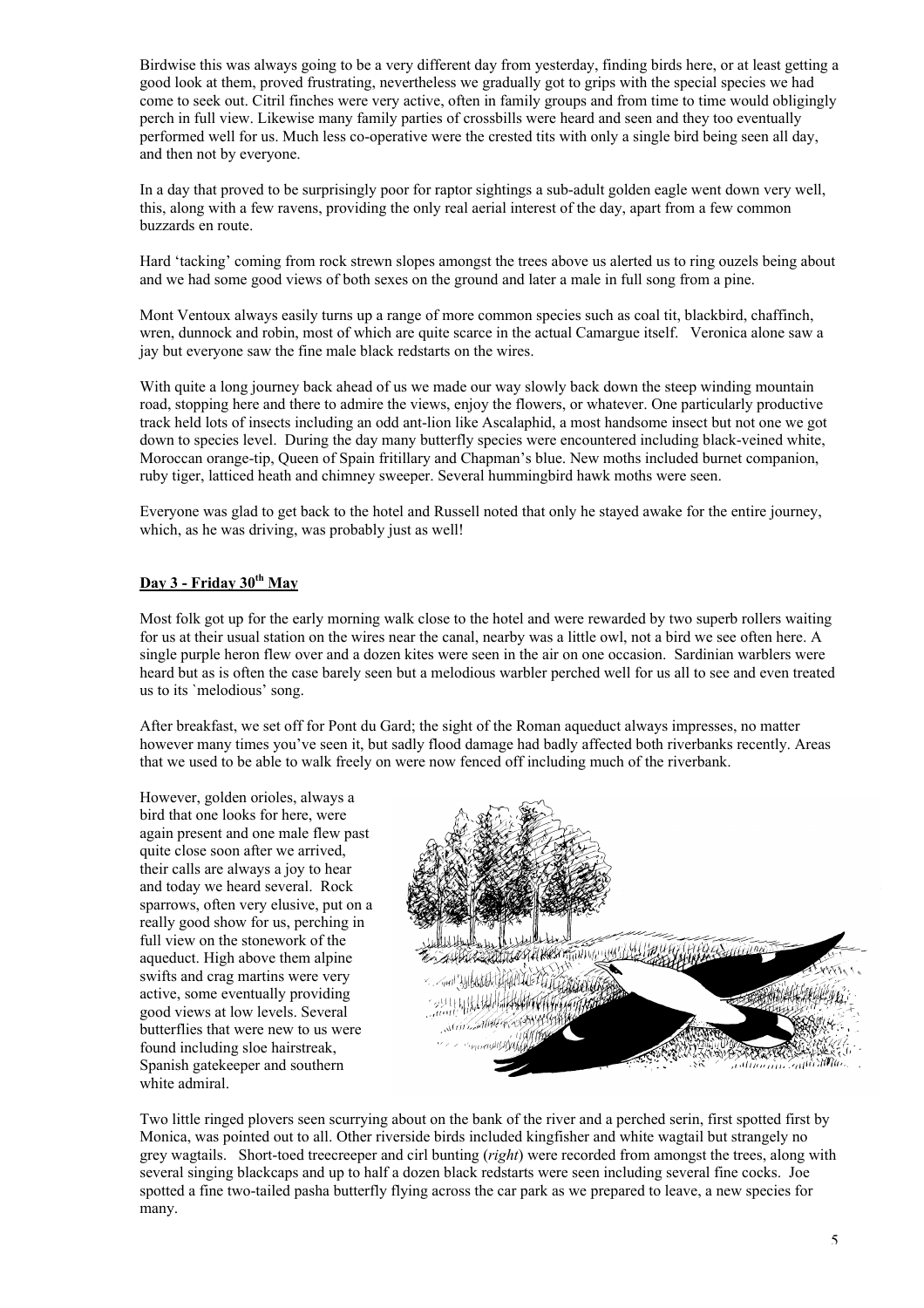We went back to the hotel for a picnic lunch in the garden and then everyone spent the afternoon exploring Arles but how could Ken have found an Essex skipper on the back of his trousers this far from home – the jury is out on this one………………….

After an early dinner, we went off to search for an eagle owl, which didn't take much finding, as it was sitting on top of a bush on its usual rock face waiting for us to arrive! It performed well, turning, preening and giving good views from every angle and then twenty minutes later, to finish the display off, flew slowly across the valley right above our heads. Even the sighting of a short toed eagle, our first of the week, couldn't out do the owl! Several later voted the eagle owl THE bird of the trip.

The evening was rounded off by two 'churring' nightjars (*right*) – a fine way to end the day.



## **Day 4 - Saturday 31st May**

Today saw a return to the Camargue, this time to western parts. Leaving Arles by the Gimeaux to Saliers road took us through a nice mixture of ricefields, marshes and cattle rearing areas. Several brief stops produced yet more bee-eaters, plenty of marsh harriers, lots more Mediterranean gulls, a good look at a Cetti's warbler and a real treat, excellent views of up to twenty pratincoles. These hawked for insects right over our heads at times and gave everyone the opportunity to admire their graceful flight, take in their calls and enjoy one of the most delightful species of the area. We also had very good views of a short-toed eagle, the first of two that we were to see today.

Our next stop was the Parc Ornithologique and here we saw our first hoopoe of the trip, in exactly the same tree that Russell had seen one in two weeks earlier! A spotted flycatcher put on a good show just outside the centre viewing windows and two white storks were seen flying over, these now breed within the park area.

Moving south we drove by flamingo lined pools to the town of Saintes Maries-de-la-Mer and then on to the Digue a la Mer – both the town and the coast were extremely busy with the hot sunny weather bringing the multitudes out on to the beaches. Despite being so busy, family parties of Kentish plovers and lots of little terns were seen, and Sandwich terns were overhead, passing between the sea and their breeding islands in the étangs. An excellent lunch was wound up by the sighting of a fine Caspian tern on a distant island, here too some grey plovers and redshank could be seen by the waters edge. A bunch of linnets, the only ones we were to see, sprung out of some scrub and blue-headed yellow wagtails perched like lemon jewels on the top of clumps of *Salicornia.* Common butterflies and moths included painted ladies, clouded yellows and hummingbird bird hawk moths.

With holidaymakers seemingly increasing by the minute we left the delights of the Digue for the quieter marshes and coastal lagoons of Cacharel. Search as we might we couldn't find spectacled warblers amongst the scrub but several more spotted flys were seen and a very fine great-spotted cuckoo; this did all the right things including perching in full view for all to see, not a species we see a huge amount of in the Camargue, so well received.

Few gulls can be more delightful than the slender-billed, so locating three in a saline lagoon and only a couple of hundred yards away was a real treat. Other delights included a flock of thirty black-tailed godwits in full summer plumage, a couple of oystercatchers, the only ones were to see and several common terns. Good numbers of avocets were found in some lagoons and fresher pools held yet more black-winged stilts. A delightful place.

With the day rapidly drawing to an end we headed back towards Arles allowing ourselves a brief break at the Mas d'Agon. Once again squacco and night herons were on display with a host of other herons and egrets and as we made our way slowly towards Arles several crested larks were flushed from the roadside.

#### **Day 5 - Sunday 1st June**

With days proving to be very hot so far a decision was made to make a pre-breakfast trip to the Aerodrome du Vallon on La Crau to look for little bustards, this area, being flat and open, develops a strong heat haze on hot days, making viewing difficult. The bustards were a bit elusive from the usual viewing point but by moving down the road a short distance we were able to see them quite well and at least a dozen birds were recorded. Some birds were very active, rushing around at great speed, others were calling and stretching their necks so we could see them better – very co-operative.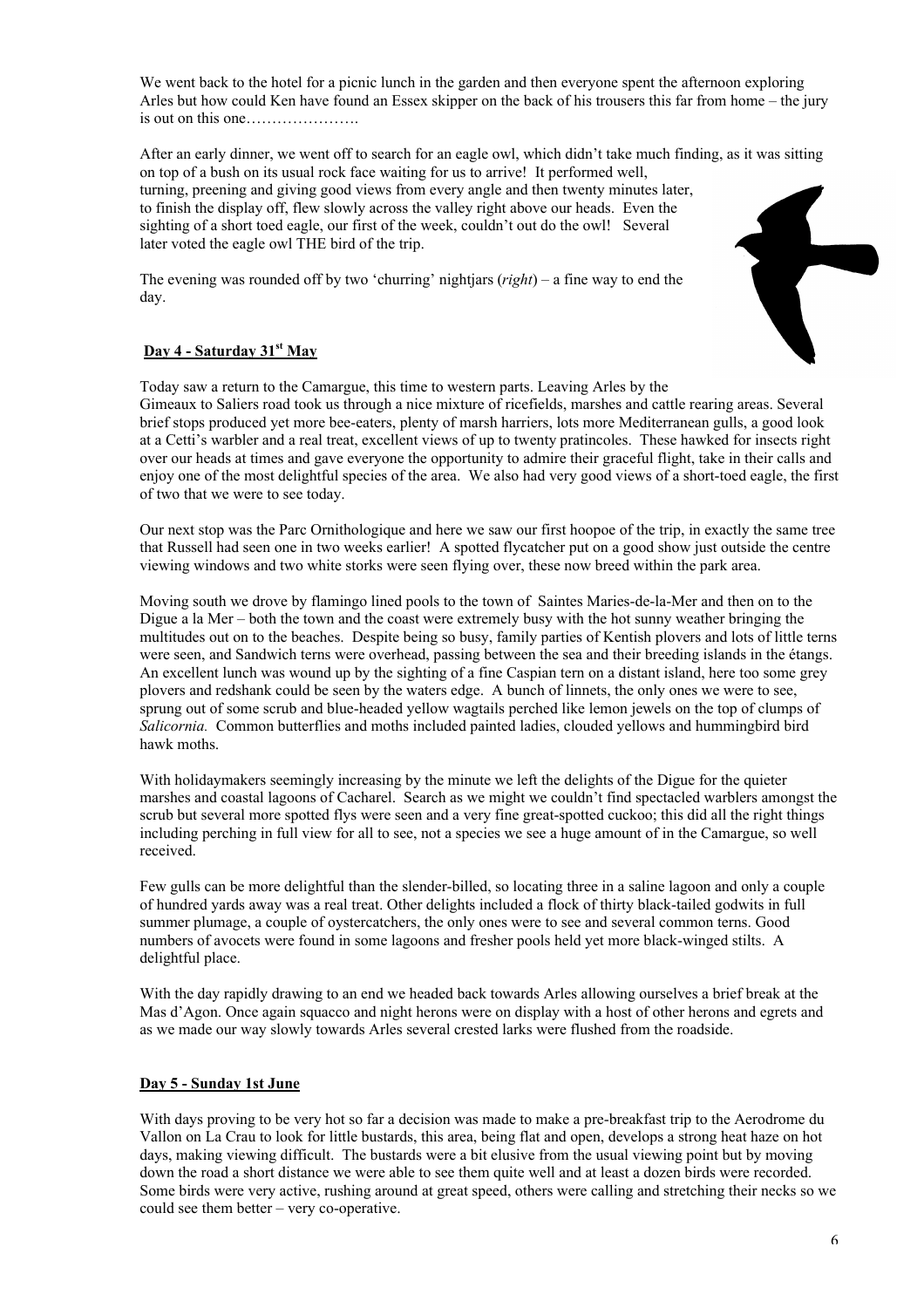A number of stone-curlews were also seen from various points and it was clear that their young were not far away. With the vast numbers of magpies that are such a feature of La Crau it's a wonder that any birds produce young here!

After breakfast we took a leisurely stroll down the track by the hotel, to look once again for rollers – at least three were seen affording some fine views. A 'gang' (and there is no other word) of 60 black kites were found feeding on chicken remains, not the best habitat to see them in but a magnificent sight none the less. Once again we had good views of melodious warbler and occasional buzzards were seen too.

En route to our lunch spot by the Grand Rhone we took in a long established white stork nest, where we found both birds in residence, and a bee-eater breeding colony. Although only a handful of birds was present they gave us all much pleasure and set us up nicely for lunch. Lunch was interrupted by two sightings of kingfishers and some very large fish in the Rhone.

After lunch we returned to La Crau at Mas d'lcart, only to find the entire area alive with the larvae of the brown-tail moth, even Joe seemed less enthusiastic than usual about this find! Essentially they were everywhere, soon hitching a ride on your legs or clothing. Every bit of vegetation was stripped bare and you slipped on them as you trod on them on the stones, quite a horrible experience!

All this rendered the scrubby path on to La Crau something of an obstacle course but eventually we broke out into more open areas but not before we had seen a couple of rollers, a species we were to see quite a bit of during the rest of the day, including one 'rolling' bird. Once in the open we discovered that most of the lesser kestrels were quite some way to our north and although we did manage fleeting views of them none were near. Sadly this remained the case but we did manage to see a total of four pin-tailed sandgrouse, albeit hurtling around at speed but then that is what they do!

Linda found a fine spurge hawk moth caterpillar, which unlike the brown-tails was much admired, as was the emperor moth caterpillar. La Crau proved excellent for butterflies with western marbled whites, sloe hairstreak, brown argus, swallowtail and both large and small skippers amongst many species. On leaving La Crau we passed through some very attractive farmland and dried out marsh, the former producing some roadside laxflowered orchids, the latter a hunting lesser kestrel.

In the evening we were joined by a representative of LPO, one of the organisations that Honeyguide supports through these trips; he told of his research work, looking at bitterns in the Camargue and although they appear to be doing quite well from what he said, we didn't see or hear any during our stay!

# **Day 6 - Monday 6th June**

Today we returned to the hills, initially at Les Baux. Here we parked below the village and spent some time scanning the nearby rock faces for blue rock thrush – our patience eventually paid off with fine views of both a male and female. Nearby crag martins were clearly nesting under the cliff overhangs. The gardens and scrub below us held many singing backcaps and the roadside vegetation produced the scarce swallowtail butterfly. Making our way down to the gardens brought us into contact with both singing black and common redstarts but best of all though was a splendid sub-adult Bonelli's eagle that flew along the cliff edge high above us. The gardens also held a few serins and the odd greenfinch.



Some time was then spent looking at the actual village of Les Baux before moving off to our picnic spot at the start of the road up to La Caume. Some of the group decided that they wouldn't hike to the summit but instead remained amongst the pines, here they found crested tits, lots of chaffinches and pleasant shade from the now searing heat.

The rest of us set off at a cracking pace behind Tom and soon we were emerging from the trees out into the real heat of the day. Our first stop was in an open area affording good views over hills that might have soaring raptors but alas we couldn't find any. The best we could do was to misidentify jackdaws and have brief views of a raven, one of three that we were to see during the day.

Hot and weary we arrived at the summit and set off for a vantage point overlooking the southern edge of the range. From here we had eyeball-to-eyeball encounters with alpine swifts racing along the cliff edge. Patient watching finally paid when a total of three honey buzzards came up and over above us, doubtless migrating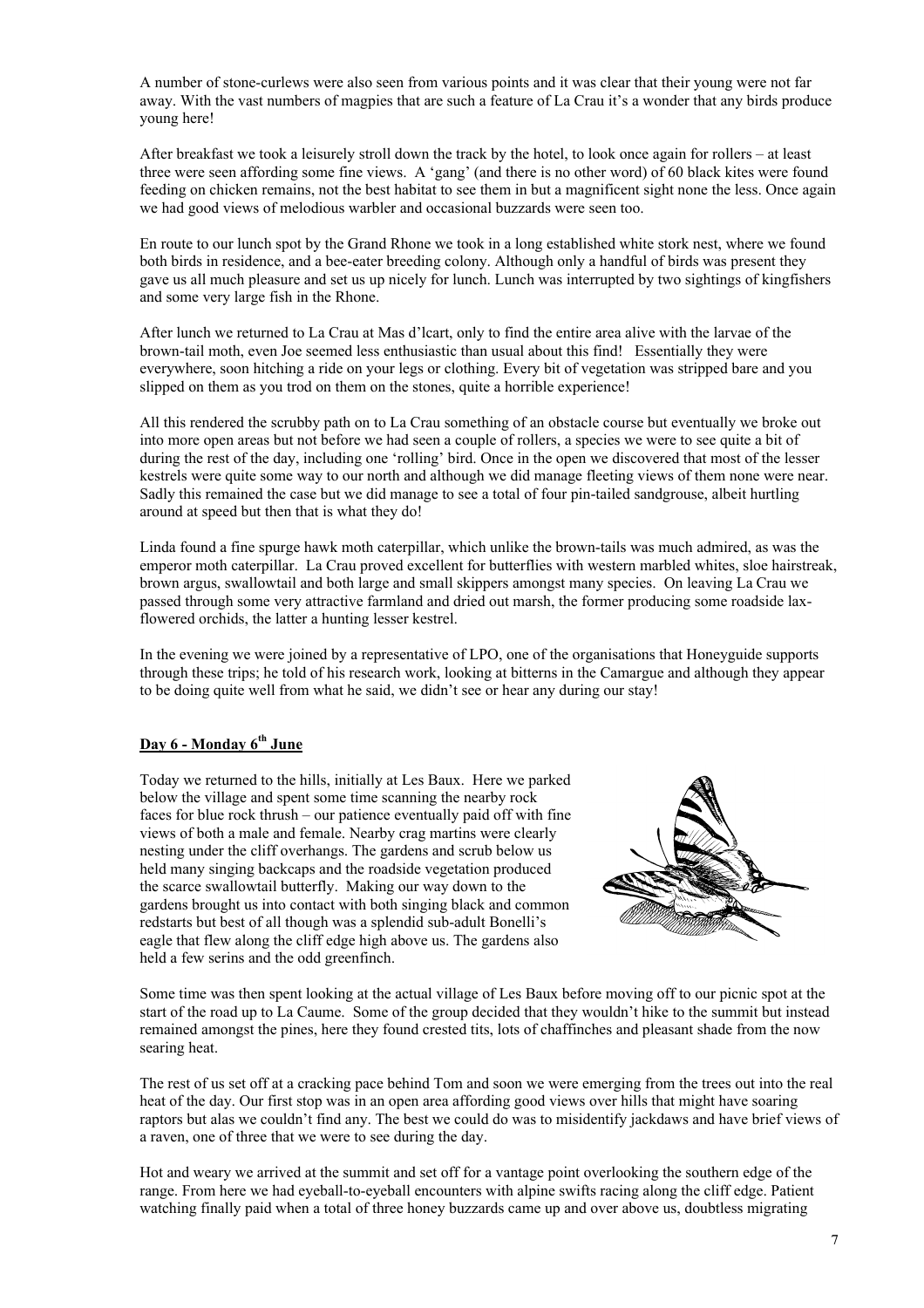birds to breeding sites further north or east. Try as we might, we never did see anything of the Bonelli's eagles that we knew to be breeding on the cliff face somewhere below us. A few folk set off to search the nearby scrub for Dartford warblers and with success.

At Les Baux, the track-sides up to the top and the summit itself all proved good for insects, with a good range of butterflies recorded including high brown and spotted fritillary, blue-spot hairstreak, black hairstreak, dappled white, Provençal chalkhill blue and Adonis blue.

With a longish walk down ahead of us, we set off once again. Stopping once again at the open area vantage point proved pretty unproductive but just as we were about to leave an adult Egyptian vulture was spotted high in the sky. This remained with us for a while allowing all those present to have really good views of it. An excellent way to wind up what had been yet another very hot but fruitful day. I think we all slept well that night!

# **Day 7 - Tuesday 7th June**

Today we were to visit the Petite Camargue proper with Joe taking us to areas he had visited in the past. The day started rather grey with a strong wind and much haze. Our route took us to Aigues Mortes via St Gilles, Gallician and Montcalm. Crossing the Petit Rhone took us through more rice fields, many with black-headed gull and some with gull-billed terns, and finally amongst the étangs and marshes of the Marais du Charnier. Here we found great crested grebes, not common during this week, quite a number of common terns and many noisy great reed warblers. All the common heron and egret species were seen along with the usual stilts, ever present flamingos and marsh harriers. Several corn buntings were seen and heard in one area, amazingly the first of the week. In a roadside field a single night heron was feeding, with two white storks close by; here too tree sparrows were quite frequent in the hedgerows, much as throughout a great deal of the Camargue. How nice to find both them and goldfinches still common. Two hoopoes were seen in flight during the course of the day and a few turtle doves flushed here and there. The day also produced one of only two sparrowhawks that we were to see this week.

We continued on through mixed farmland and occasional wet spots towards Montcalm until great excitement brought us to a rapid halt, for there mixed up with a small group of starlings were six adult rose-coloured starlings! We all had good views of these, a very rare bird in the Camargue indeed and for Russell (and many others too) a new species – the first he had had in the area in many years! We subsequently learnt that this species is appearing increasingly in winter in south-west Europe but summering birds are still few and far between. One wonders if they might be thinking of breeding nearby?

To celebrate we decided to call a halt at Aigues Mortes for coffee and by now a little rain was in the air. Time was made to briefly walk around this interesting walled town before we set off for the sand dunes close to the Phare de I'Espiguette,



where we were to have lunch. It proved to be very windy here with quite a lot of sand in the air, nevertheless the botanists found some interesting plants, including sea spurge and wild stock, amongst the dunes and several butterfly species were seen including our first small coppers.

With less than ideal weather conditions we decided to abandon the dunes and slowly retrace our steps back to the Camargue proper, returning via Domaine de Mejanes for loo facilities and ice creams etc. A short drive close to the shore of the Étang de Vaccares gave us sightings of a few avocets, yet more corn buntings and a really good view of a male Sardinian warbler, the best yet.

Our final port of call was once again Mas d'Agon, which again lived up to our expectations, this time providing much aerial activity by up to eight pratincoles. By the time we left we had had our fill of this delightful species, in improving weather too. A roadside marsh once again held red-crested pochards including a most handsome male.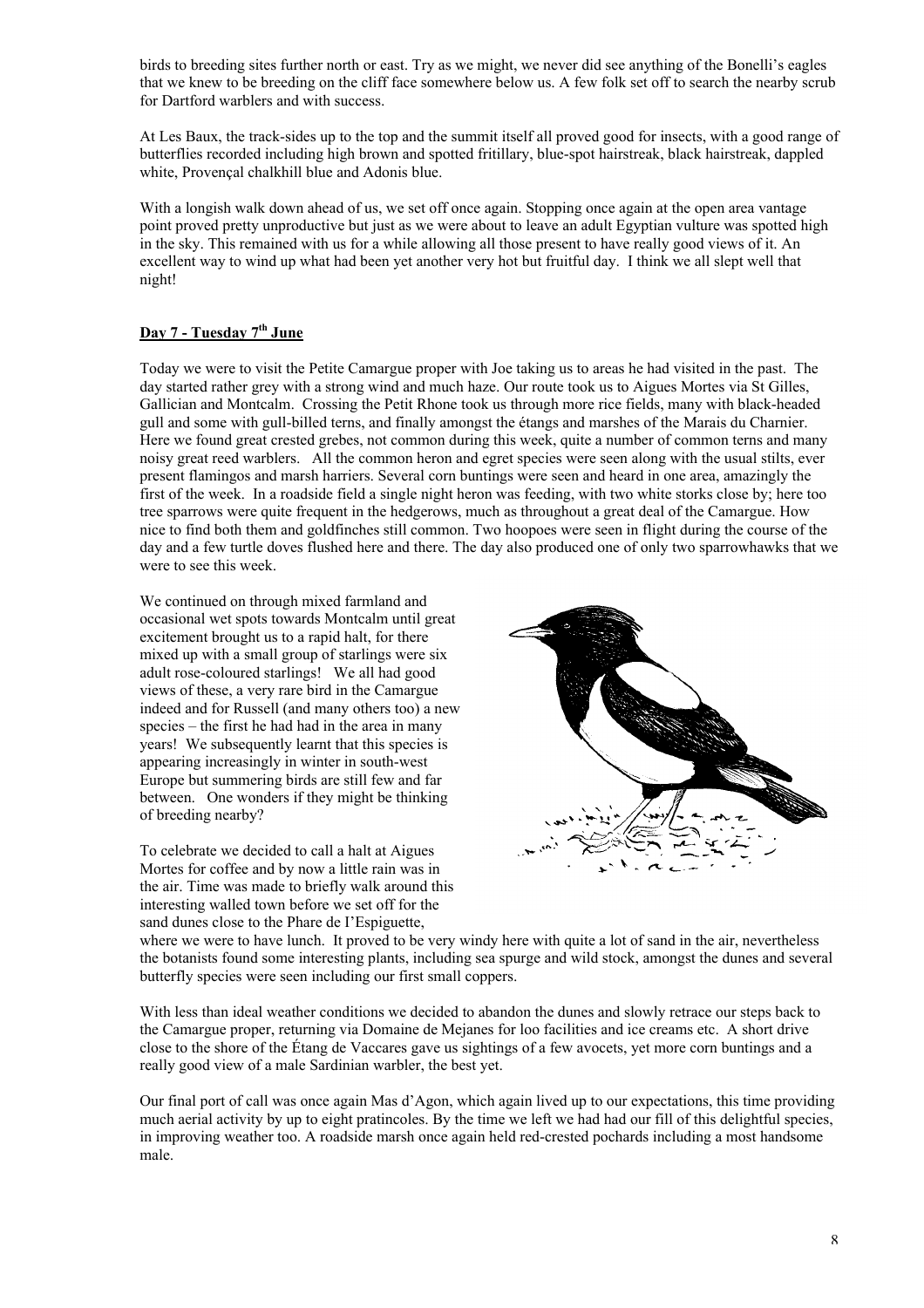# **Day 8 - Wednesday 8th June**

Our final day in the Camargue was spent in the eastern sector, taking in the saline lagoons, commercial saltpans and marshes close to Salin de Giraud, affectionally known as Salt Lake City! John Walmsley, who has lived and worked in the area for many years, joined us for the day. Our first stop was at the vast salt works where John gave us a brief appraisal of salt production in the entire Mediterranean and explained something of how the system works and how birds take advantage of it. We were soon amongst one of his favourite birds, shelduck, and looking down on to family parties of Kentish plovers – they breed commonly on the banks within the saltpans.

Driving gently southwards towards the Plage d'Arles took us close to pools with little stints and curlew sandpipers in them, many of which were in full summer plumage. More distantly we also saw turnstone, a few ringed plovers and lots of avocets. By this time though most wader species had moved on, as the majority are migrants here. All around us flamingos were extremely numerous for now we were close to their main breeding colony.

Areas of *Salicornia* held many blue-headed yellow wagtails and *Tamarix* scrub often held a spotted flycatcher or two – it is clear that migration is still well under way for this species. Many of the islands within the lagoons supported breeding populations of yellow-legged gulls, many now with young, as well as little, common and sandwich terns.

Lunch was taken among the ruins of Tourvieille, not the most pleasant picnic spot of the week but about the best shelter that could be found in this open windswept place, which by now was very hot again. After lunch we pushed towards the Étang du Fangassier, the site of the huge flamingo breeding colony. While en route John P located a fine adult red-necked phalarope within a few feet of the raised bank we were driving along. Everyone was able to watch this at very close range, surely one of the highlights of the week. At the flamingo colony John W gave us run down on the history of the breeding site here. Vandalism of nature conservation buildings continues and this year the flamingo study tower, located right in the middle of the colony had been burnt to the ground, a sad reflection on the animosity that seems to exist between the hunters and the naturalists here. Recent years have seen the destruction of many viewing facilities including the visitor centre overlooking the colony.

We retraced our way back through the saline lagoons to the freshwater marshes to the north of the salines and eventually back to Le Sambuc, where John Walmsley lives. During the course of this we stopped off at a number of wet places, some holding a good range of species. At one site a single great white egret was found, this was only the second day we had seen them. Apart from the ever present black kites and marsh harriers we also managed to see three separate short-toed eagles whilst on our way back, all showing very different plumages, ranging from a bird with very white underparts to another that was dark below. Roadside wires held a few bee-eaters, a stonechat and at least a couple of rollers. As we finally wound our way back towards Arles those so common roadside birds were still with us, the nightingale, the Cetti's warbler and the fan-tailed warbler.

John Warmsley joined us for dinner, nicely winding up a most enjoyable day. It was good to find that John has now become a 'moth-er ', further strengthening his interests in the Camargue.

## **Day 9 - Thursday 9th June**

Today was set aside for a twinning visit to Avignon but unfortunately this didn't quite go according to plan, as when we got to the walls of the old town all the parking areas were completely full with very little chance of stopping. Furthermore street demonstrations were underway adding to the confusion. A couple of circuits of the town were made but it was soon obvious that we were going to have to abort the exercise altogether.

However, we went on to Tarascon, on the banks of the Rhone, which was altogether more relaxed and with plenty of parking space for two minibuses. An hour or two was spent looking at this interesting old town before heading off for the limestone hills of the Chaine des Alpilles for lunch. Here we found a very pleasant spot under some trees (a messy mulberry) to have lunch, followed by a walk through woodland and by a stream. The stream banks held several fine specimens of the red demoiselle *Agrion haemorrhoidalis.* Particularly nice plants included violet helleborine and crown vetch. Our return route to Arles took us through some delightful hilly countryside, including the edge of Les Baux, which proved very photogenic.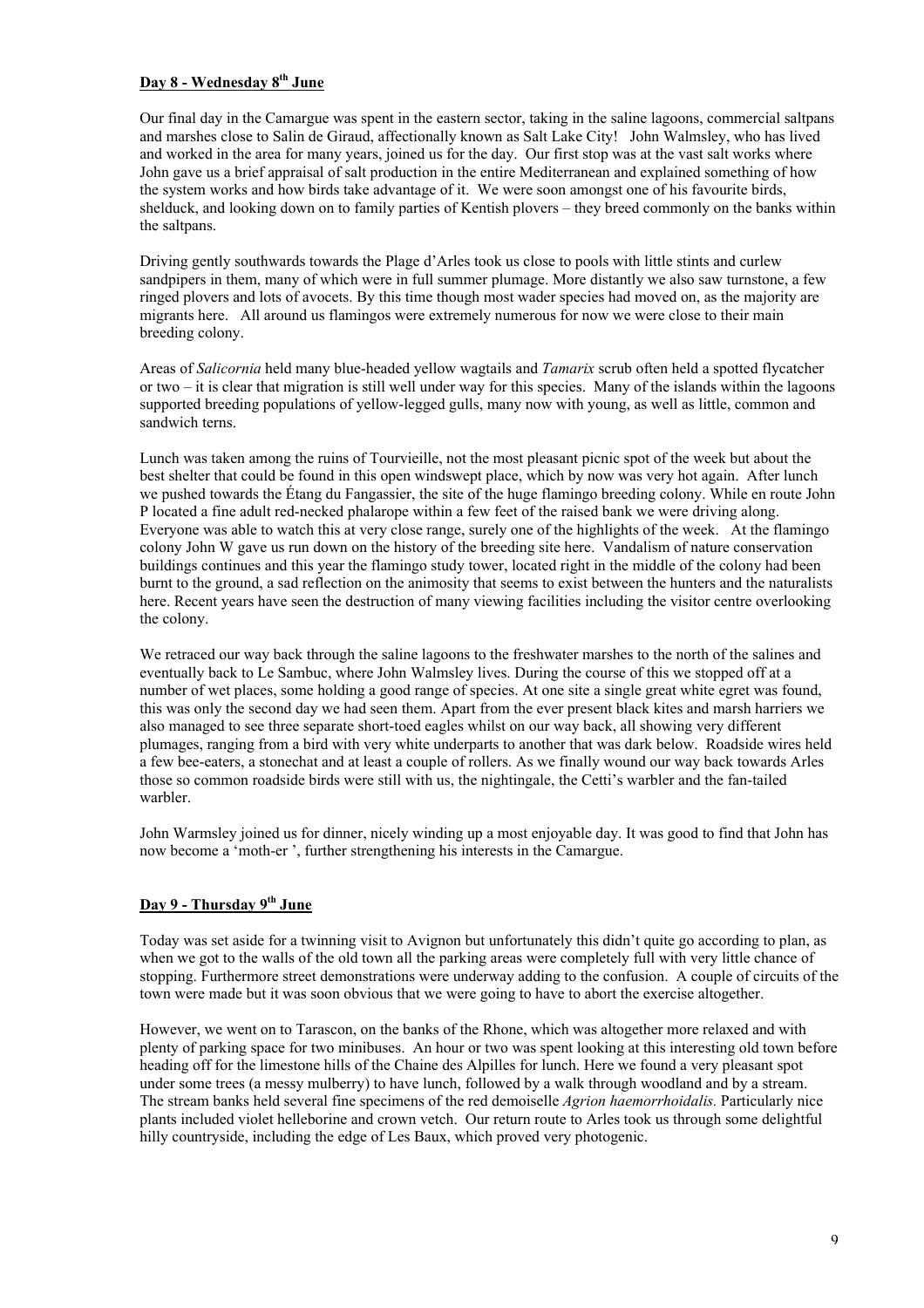Dinner had to be early today as we were flying out from Nimes later that evening – as always Simone and Marcel excelled themselves and it was a pleasure for the group to be able present Simone with some flowers as a 'thank you'. The journey back to Nimes airport ought to have been fairly relaxed as it wasn't very far, unfortunately however the road signage left a bit to be desired, as it didn't seem to tally with the name of the airport that was written on our voucher from Ryanair. However we eventually rolled up at the right place, disposed of the vans and were soon safely back at Stansted.

We are most grateful for the kind gifts that were presented to us by the group and we for our part had a thoroughly enjoyable ten days.

Russell and John.

For those who would like a very attractive reminder of the Camargue can I recommend 'La Camargue' by Bruce Pearson, a collection of delightful water colours and sketches that for me captures the real atmosphere of the place. It is published (in French but you buy it for the pictures!) by Gallimard, Conservatoire Du Littoral, 1997. ISBN 2-07-050973-7



Finally, Avis wound up the trip with this:

We've had a wonderful ten days, the weather has been just great And nearly everyday we've had something to celebrate. Eagle owl or rose-coloured starling, pratincoles or phalarope And our favourite spot for herons, seen plainly without a scope. Wonderful species of butterflies and flowers and insects galore We have been so lucky and couldn't have asked for more. The cuisine has been exceptional and our thanks go to Marcel and Simone The variety has been quite amazing and so different from home. Our picnics we'll long remember, in woods or by the river. Our only horror was brown-tailed moths and that made us all quiver. We only had a few mishaps with camera and of course Tom's shoe But it's amazing what one can achieve with a strap and good French glue. The combined expertise has really helped us all And our  $50<sup>th</sup>$  Anniversary trip is one we'll long recall. So, before our paths divide and we all say adieu. We say to Russell, John and Joe a sincere merci beaucoup.

#### **Systematic List – Birds**

The combined list for all members of the group.

| <b>Great Crested Grebe</b> | Small numbers on larger water bodies on a number of occasions, maximum<br>eight in any one day.                                         |
|----------------------------|-----------------------------------------------------------------------------------------------------------------------------------------|
| Cormorant                  | Ones and twos, on larger water bodies only.                                                                                             |
| Night Heron                | Up to twelve at Mas d'Agon, otherwise singles at a few other sites.                                                                     |
| <b>Squacco Heron</b>       | Excellent and close views at Mas d'Agon in particular, involving up to 8<br>birds. Smaller numbers in rice fields and at other marshes. |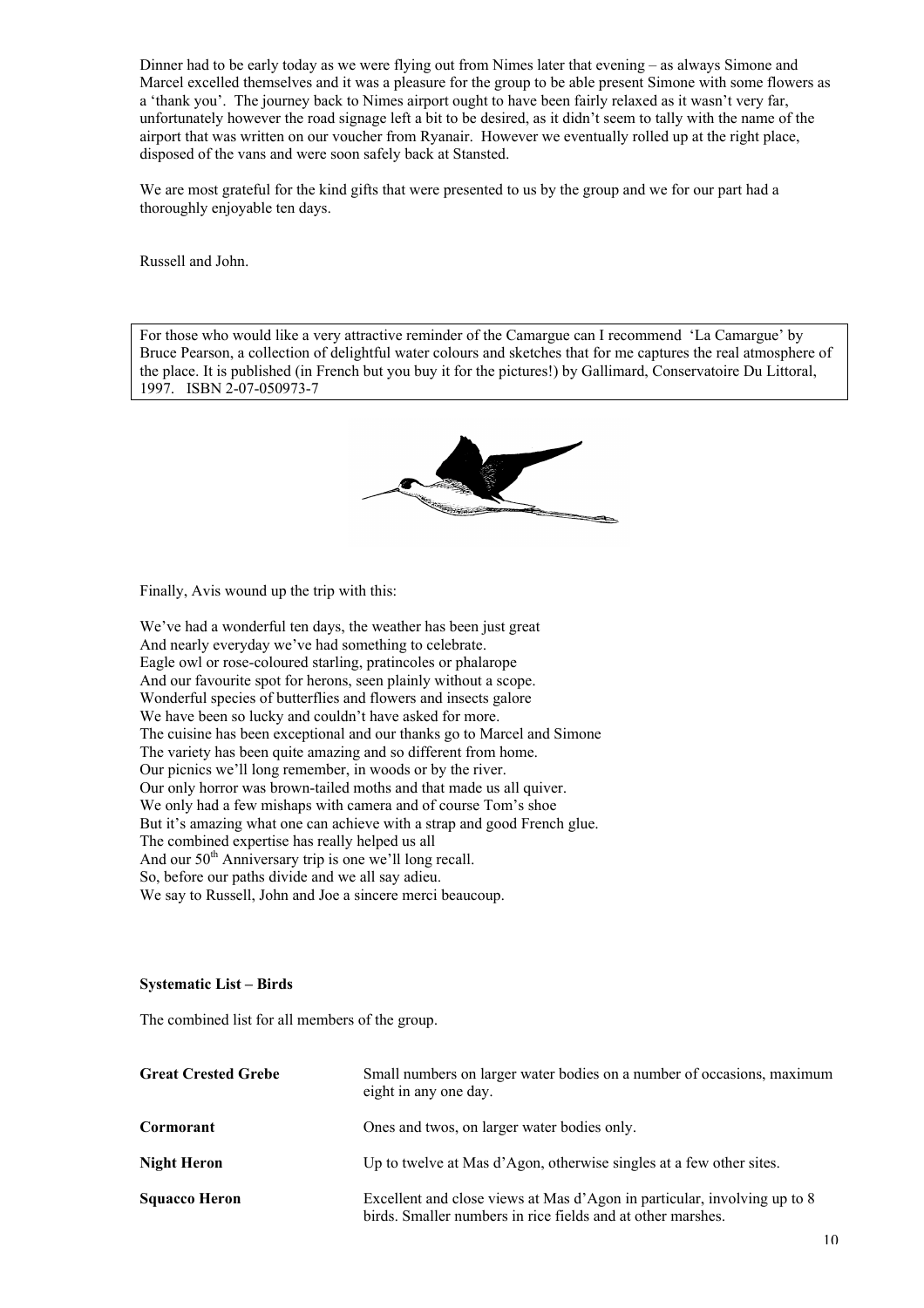| <b>Cattle Egret</b>                          | Daily, abundant where animals occur but also in some rice fields and even<br>amongst animals on La Crau.                                                                                                                                                         |
|----------------------------------------------|------------------------------------------------------------------------------------------------------------------------------------------------------------------------------------------------------------------------------------------------------------------|
| <b>Little Egret</b>                          | Much less common than the previous species and more often seen in saline<br>situations.                                                                                                                                                                          |
| <b>Great White Egret</b>                     | Up to five, at Tour du Vallat and Marais de Romieu, and a single near<br>Tourvieille                                                                                                                                                                             |
| <b>Grey Heron</b>                            | Daily, common in many marshes, some rice fields and by the coast,<br>maximum fifteen - twenty in any one day.                                                                                                                                                    |
| <b>Purple Heron</b>                          | This handsome heron was recorded in small numbers from several marshes,<br>especially Mas d'Agon, Tour du Vallat, Cacharel and Le Paty de la Trinite.<br>Maximum in any one day twelve.                                                                          |
| <b>White Stork</b>                           | Occupied nests were seen at Raphele and Pioch Badet and other birds at the<br>Parc Ornithologique. Apparently the Camargue now holds about ten pairs<br>of breeding birds, a recent colonist, probably initially resulting from<br>escaped birds from captivity! |
| <b>Greater Flamingo</b>                      | Abundant in all coastal localities, especially at 'Flamingo City' in the Étang<br>du Fangassier. THE bird of the Camargue.                                                                                                                                       |
| <b>Mute Swan</b>                             | Scattered in very small numbers throughout the Camargue.                                                                                                                                                                                                         |
| <b>Shelduck</b>                              | A characteristic bird of the saline pans and in other coastal localities. It is<br>extraordinary to think that these birds move all the way to the German Bight<br>to join their northern cousins on their moulting grounds.                                     |
| <b>Mallard</b><br><b>Red-crested Pochard</b> | The only common duck in this season. Frequent in marshes, rice fields and<br>the coastal lagoons.<br>Only seen at Mas d'Agon, where up to five birds were seen.                                                                                                  |
| <b>Honey Buzzard</b>                         | Three migrating birds were seen moving north, from the summit of La<br>Caume.                                                                                                                                                                                    |
| <b>Black Kite</b>                            | The common raptor of drier areas, in particular the farmland and in the hills.<br>An estimated 60 birds were seen feeding on chicken remains close to the<br>hotel!                                                                                              |
| <b>Egyptian Vulture</b>                      | A single adult was seen whilst we were returning from the summit of La<br>Caume. The Les Alpilles only supports a single pair of breeding birds<br>today, so we were lucky to see this bird close to its breeding site.                                          |
| <b>Short-toed Eagle</b>                      | Several close sightings on this attractive small eagle, maximum in any one<br>day three birds.                                                                                                                                                                   |
| <b>Marsh Harrier</b>                         | The common raptor of the marshes and rice fields, often five or more could<br>be seen in the air together.                                                                                                                                                       |
| <b>Montagu's Harrier</b>                     | Never common, we had to be content with single male in the Gimeaux area<br>on the first day.                                                                                                                                                                     |
| Sparrowhawk                                  | A single bird on two days only.                                                                                                                                                                                                                                  |
| <b>Common Buzzard</b>                        | Occasional in farmland and in the hills, never more than two or three birds<br>in a single day.                                                                                                                                                                  |
| <b>Golden Eagle</b>                          | A single immature bird at Mont Ventoux.                                                                                                                                                                                                                          |
| <b>Bonelli's Eagle</b>                       | A single sub-adult was seen above cliffs at Les Baux affording excellent<br>views.                                                                                                                                                                               |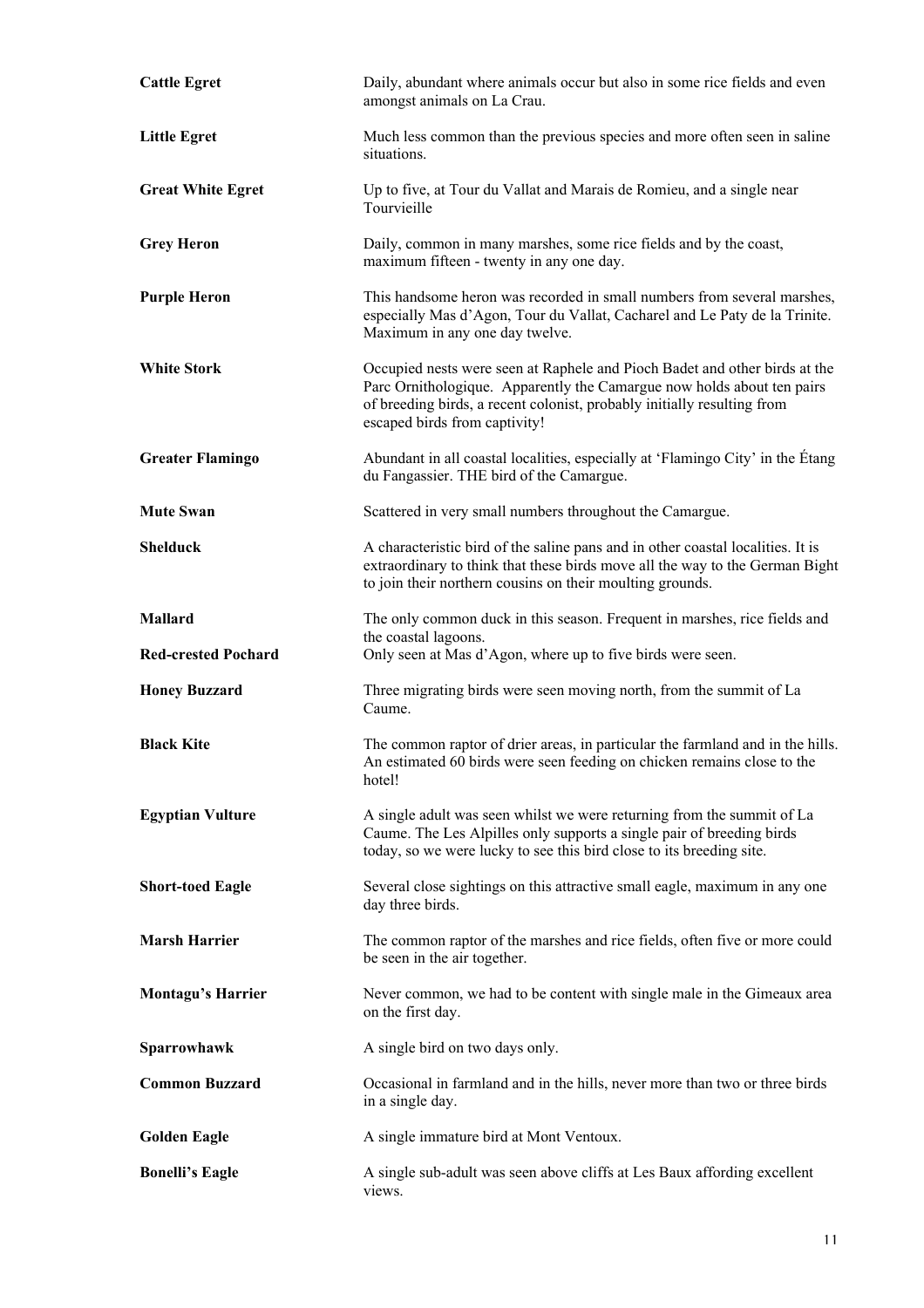| <b>Lesser Kestrel</b>       | Up to five birds seen on La Crau where artificial nest sites have been set up<br>on disused goat sheds by LPO, a project supported by Honeyguide in the<br>past. |
|-----------------------------|------------------------------------------------------------------------------------------------------------------------------------------------------------------|
| <b>Common Kestrel</b>       | Daily, recorded from most localities.                                                                                                                            |
| <b>Pheasant</b>             | Scarce, only seen once.                                                                                                                                          |
| Moorhen                     | Probably present in all marshes but never thought common.                                                                                                        |
| Coot                        | Very common on all larger water bodies, 'tens' recorded some days.                                                                                               |
| <b>Little Bustard</b>       | Excellent views obtained of up to 12 birds on the old airfield at La Crau.                                                                                       |
| Oystercatcher               | A few in saline lagoons in the western sector of the Camargue.                                                                                                   |
| <b>Black-winged Stilt</b>   | Often numerous in shallow wet marshes or rice fields throughout the<br>Camargue. Upwards of sixty birds on the best days.                                        |
| Avocet                      | Up to 60 birds in saline lagoons, in both the eastern and western sectors of<br>the Camargue.                                                                    |
| <b>Stone-curlew</b>         | Recorded from the old airfield on La Crau, where up to five birds, a few<br>sightings elsewhere, including a juvenile north of Mas D'Agon.                       |
| <b>Collared Pratincole</b>  | Up to twenty birds recorded hawking over Mas d'Agon and between<br>Gimeaux and Saliers.                                                                          |
| <b>Little Ringed Plover</b> | Two on river shingles at Pont du Gard.                                                                                                                           |
| <b>Ringed Plover</b>        | Two in coastal lagoons in the eastern sector of the Camargue.                                                                                                    |
| <b>Kentish Plover</b>       | Frequent in saline lagoons on the coast and occasional in dried out marshes<br>elsewhere. Breeding birds with young noted.                                       |
| <b>Grey Plover</b>          | Eight in saline lagoons close to the Digue a la Mer.                                                                                                             |
| Lapwing                     | A few breeding pairs north of Mas d'Agon and between Gimeaux and<br>Saliers.                                                                                     |
| <b>Little Stint</b>         | Up to sixteen in coastal lagoons near Salin de Giraud.                                                                                                           |
| <b>Curlew Sandpiper</b>     | Nine in coastal lagoons near to Salin de Giraud, all in splendid summer<br>plumage.                                                                              |
| <b>Ruff</b>                 | A single sighting only.                                                                                                                                          |
| Redshank                    | Up to a dozen in coastal lagoons by the Digue a la Mer.                                                                                                          |
| Greenshank                  | A single sighting only, in a rice field.                                                                                                                         |
| <b>Black-tailed Godwit</b>  | 30 in flight over the Étang de Malagroy.                                                                                                                         |
| <b>Turnstone</b>            | Two in saline lagoons near Plage d'Arles.                                                                                                                        |
| <b>Red-necked Phalarope</b> | A single adult in splendid summer plumage seen well at the Etang du<br>Fangassier.                                                                               |
| <b>Mediterranean Gull</b>   | The calls of this bird are a characteristic sound of the Camargue these days;<br>not always so. Many hundreds on occasions, especially in the rice fields.       |
| <b>Black-headed Gull</b>    | Widespread and abundant.                                                                                                                                         |
| <b>Slender-billed Gull</b>  | Recorded in very small numbers close to La Digue and at the Etang du<br>Malagroy.                                                                                |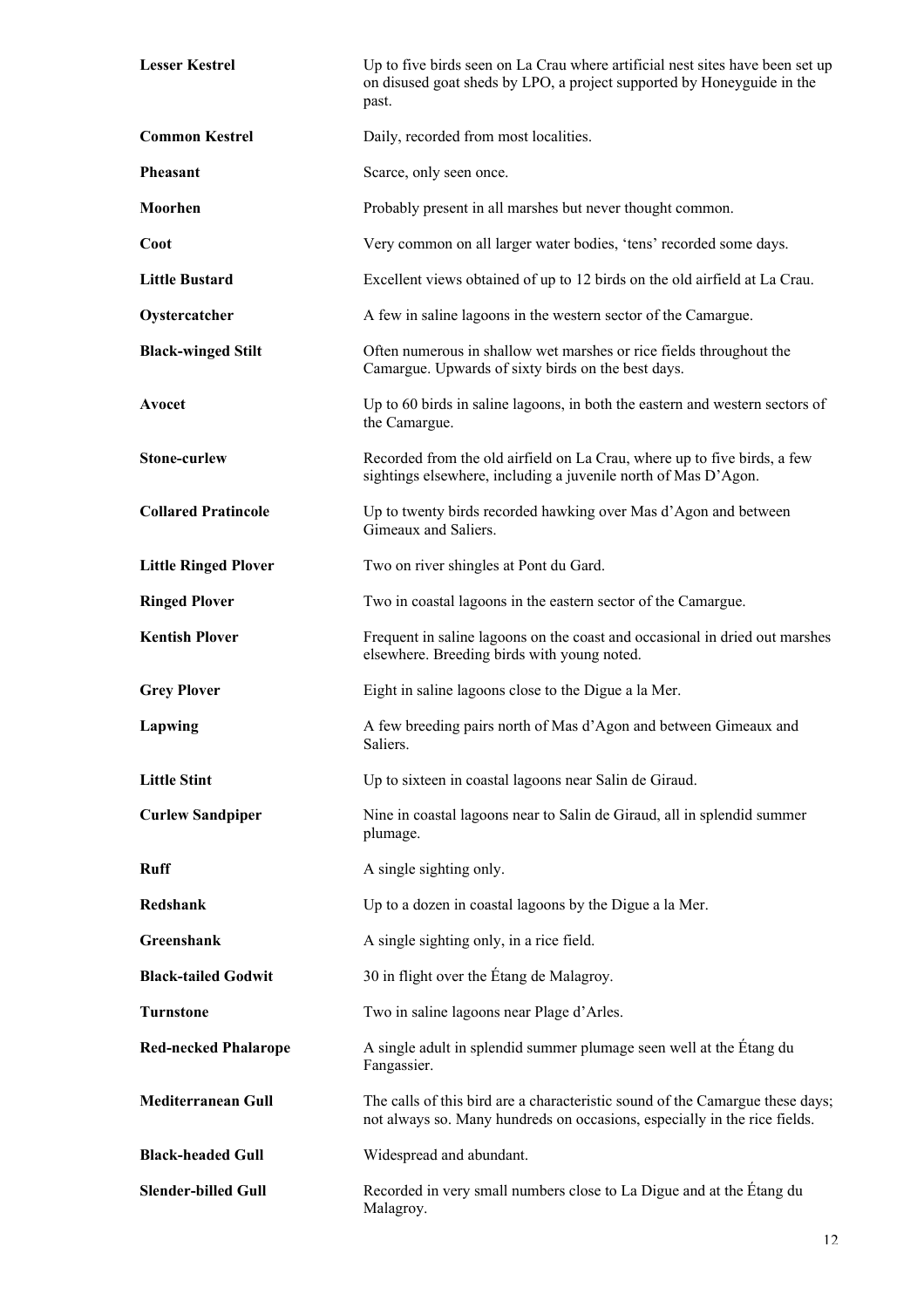| <b>Yellow-legged Herring Gull</b> | Widespread and super abundant.                                                                                                                        |
|-----------------------------------|-------------------------------------------------------------------------------------------------------------------------------------------------------|
| <b>Gull-billed Tern</b>           | The delightful tern of the rice fields, marshes and<br>coastal lagoons. Upwards of a thirty on the first day.                                         |
| <b>Caspian Tern</b>               | A single bird of this distinctive species was seen at the Etang dit l'Imperial.                                                                       |
| <b>Sandwich Tern</b>              | Small numbers in coastal lagoons, especially close to St Maries de la Mer.                                                                            |
| <b>Common Tern</b>                | Frequent in coastal lagoons and over the larger marshes.                                                                                              |
| <b>Little Tern</b>                | Many by the Digue and in the saline lagoons close to the sea, widespread.                                                                             |
| <b>Whiskered Tern</b>             | Frequent at Mas d'Agon and at Tour du Vallat, maximum 60 in any one<br>day.                                                                           |
| <b>Pin-tailed Sandgrouse</b>      | Four, briefly in flight at La Crau.                                                                                                                   |
| Rock dove/feral pigeon            | Widespread and abundant.                                                                                                                              |
| Woodpigeon                        | Occasional in small numbers only.                                                                                                                     |
| <b>Collared Dove</b>              | Widespread and common, especially around habitation.                                                                                                  |
| <b>Turtle Dove</b>                | Small numbers on most days.                                                                                                                           |
| <b>Great Spotted Cuckoo</b>       | A single seen well in coastal scrub at Cacharel.                                                                                                      |
| Cuckoo                            | Seen, or more likely heard, on most days is small numbers.                                                                                            |
| <b>Eagle Owl</b>                  | Splendid sightings of an adult at Mt Valence, voted by some as the 'bird of<br>the trip'!                                                             |
| <b>Little Owl</b>                 | A single bird was seen near the hotel.                                                                                                                |
| Nightjar                          | Two heard 'churring' at Mt Valence.                                                                                                                   |
| Swift                             | Widespread and abundant, thousands recorded some days.                                                                                                |
| <b>Alpine Swift</b>               | Not uncommon at the summit of La Caume and over Les Baux and at Pont<br>du Gard.                                                                      |
| Kingfisher                        | Two at Pont du Gard and two by the Rhone near Arles.                                                                                                  |
| Bee-eater                         | Always a popular species to see, flocks of up to 15 birds including a small<br>breeding colony at Mas de l'Hoste.<br>For some 'the bird of the trip'. |
| Roller                            | Two regularly by the hotel and occasional singles elsewhere, ten recorded<br>on the best day.                                                         |
| Hoopoe                            | A single seen at the Parc Ornithologique and two elsewhere were the only<br>sightings on this seemingly now scarce species.                           |
| <b>Green Woodpecker</b>           | Occasional sightings of single birds<br>in flight only.                                                                                               |
| <b>Great spotted woodpecker</b>   | Occasional singles.                                                                                                                                   |
| <b>Crested Lark</b> (right)       | Not uncommon in coastal habitats,<br>dried out marshes and by roadsides.                                                                              |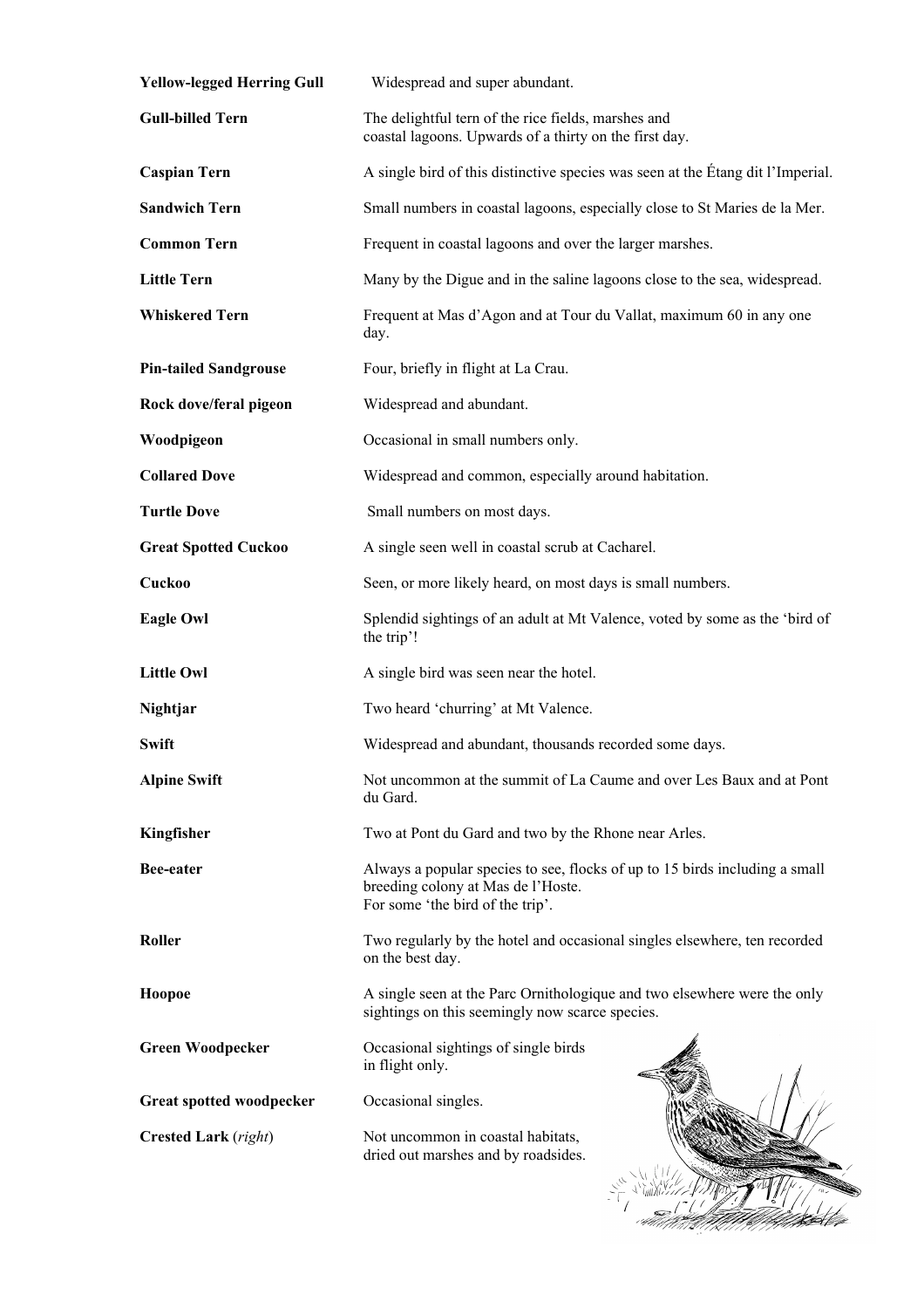| <b>Skylark</b>                    | Widespread but not common except between Gimeaux and Saliers.                                                          |
|-----------------------------------|------------------------------------------------------------------------------------------------------------------------|
| <b>Crag Martin</b>                | Recorded from Les Baux, Pont du Gard and La Caume, where frequent.                                                     |
| <b>Swallow</b>                    | Widespread and often abundant.                                                                                         |
| <b>House Martin</b>               | Widespread and common.                                                                                                 |
| <b>Blue-headed Yellow Wagtail</b> | Not uncommon in coastal Salicornia scrub and dried out marshes.                                                        |
| <b>White Wagtail</b>              | Common on river shingles at Pont du Gard, a few singles elsewhere.                                                     |
| Wren                              | Heard at Mont Ventoux, Les Baux and elsewhere, generally rather scarce.                                                |
| <b>Dunnock</b>                    | Two at Mont Ventoux only.                                                                                              |
| Robin                             | Heard at Mont Ventoux and around Les Baux, La Caume.                                                                   |
| Nightingale                       | Amazingly widespread and noisy, a characteristic bird of roadside verges,<br>ditches etc.                              |
| <b>Black Redstart</b>             | Frequent at Pont du Gard, Arles, Les Baux and around habitation elsewhere.                                             |
| <b>Common Redstart</b>            | Two singing males at Les Baux.                                                                                         |
| <b>Stonechat</b>                  | Single males on two days.                                                                                              |
| <b>Blue Rock Thrush</b>           | Two at Les Baux, including a superb male in full view.                                                                 |
| <b>Ring Ouzel</b>                 | Three at Mont Ventoux affording excellent sightings.                                                                   |
| <b>Blackbird</b>                  | Occasionally heard, rarely seen, especially Mont Ventoux, Pont du Gard<br>and Les Baux.                                |
| <b>Cetti's Warbler</b>            | A characteristic bird of roadside ditches throughout the Camargue, common<br>elsewhere too.                            |
| <b>Fan-tailed Warbler</b>         | Yet another common roadside bird, especially in rice fields and wetter<br>marshes.                                     |
| <b>Reed Warbler</b>               | Frequently heard from roadside marshes.                                                                                |
| <b>Great Reed Warbler</b>         | Singing well from a number of the larger reedbeds, with good views<br>obtained. Upwards of a dozen on the best day.    |
| <b>Melodious Warbler</b>          | Occasional singing birds, maximum three in any one day.                                                                |
| <b>Dartford Warbler</b>           | Only recorded in scrub close to the summit of La Caume where two birds<br>showed themselves well.                      |
| <b>Sardinian Warbler</b>          | The common scrub warbler of the area but much more often heard than<br>seen.                                           |
| <b>Blackcap</b>                   | The beautiful song of this bird was often heard, especially at Les Baux, Pont<br>du Gard and Mont Ventoux.             |
| Chiffchaff                        | Occasionally heard at Mont Ventoux.                                                                                    |
| <b>Spotted Flycatcher</b>         | Up to fifteen amongst coastal scrub in the western sector of the Camargue.                                             |
| <b>Crested Tit</b>                | Good views of one bird at Mont Ventoux and up to three seen amongst the<br>pines at the start of the road to La Caume. |
| <b>Coal Tit</b>                   | Frequent at Mont Ventoux.                                                                                              |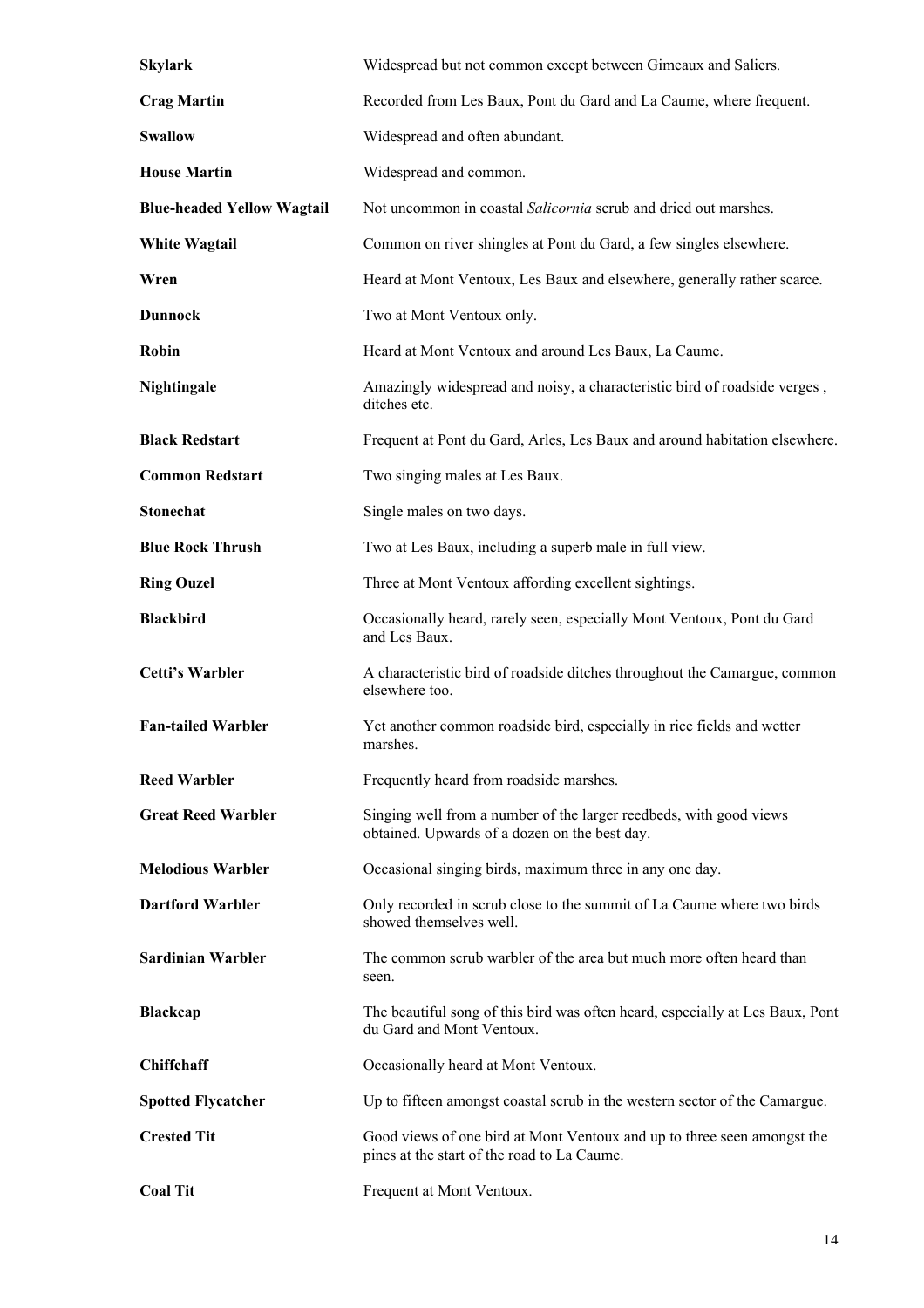| <b>Great Tit</b>              | Occasional in small numbers, especially wooded places such as Les Baux,<br>Pont du Gard and Mont Ventoux.                   |
|-------------------------------|-----------------------------------------------------------------------------------------------------------------------------|
| <b>Blue Tit</b>               | Three at Pont du Gard.                                                                                                      |
| <b>Short-toed Treecreeper</b> | A single bird at Pont du Gard.                                                                                              |
| <b>Golden Oriole</b>          | One good view of a male in flight at Pont du Gard and much song from<br>several others.                                     |
| <b>Jay</b>                    | Single sightings at Mont Ventoux and in the Les Baux area.                                                                  |
| <b>Magpie</b>                 | Widespread and abundant.                                                                                                    |
| <b>Jackdaw</b>                | Ditto                                                                                                                       |
| <b>Carrion Crow</b>           | Widespread and frequent.                                                                                                    |
| Raven                         | Only recorded from Mont Ventoux and the Les Baux area.                                                                      |
| <b>Starling</b>               | Widespread and common.                                                                                                      |
| <b>Rose-coloured Starling</b> | A very unexpected bonus $-$ six superb adults in the grounds of a roadside<br>Mas south of Gallician in the Petit Camargue. |
| <b>House Sparrow</b>          | Widespread and abundant.                                                                                                    |
| <b>Tree Sparrow</b>           | Common, especially around habitation and animals.                                                                           |
| <b>Rock Sparrow</b>           | Excellent sightings of four at Pont du Gard.                                                                                |
| Chaffinch                     | Common at Mont Ventoux, Pont du Gard and Les Baux, rarely recorded<br>elsewhere.                                            |
| <b>Serin</b>                  | Not common but scattered sightings at Pont du Gard, Les Baux and<br>elsewhere.                                              |
| <b>Citril Finch</b>           | Common amongst the pines at Mont Ventoux, 'tens' of birds involved,<br>often in family groups.                              |
| Greenfinch                    | Largely singles but up to six at Mont Ventoux.                                                                              |
| Goldfinch                     | Common and widespread, the only common finch of the area.                                                                   |
| Linnet                        | Up to a dozen on one day only.                                                                                              |
| Crossbill                     | Up to sixty amongst the pines at Mont Ventoux, often in family groups.                                                      |
| Cirl Bunting (right)          | A pair at Pont du Gard.                                                                                                     |
| <b>Corn Bunting</b>           | Very scarce, with only a very few<br>sightings.                                                                             |
| 129 species                   |                                                                                                                             |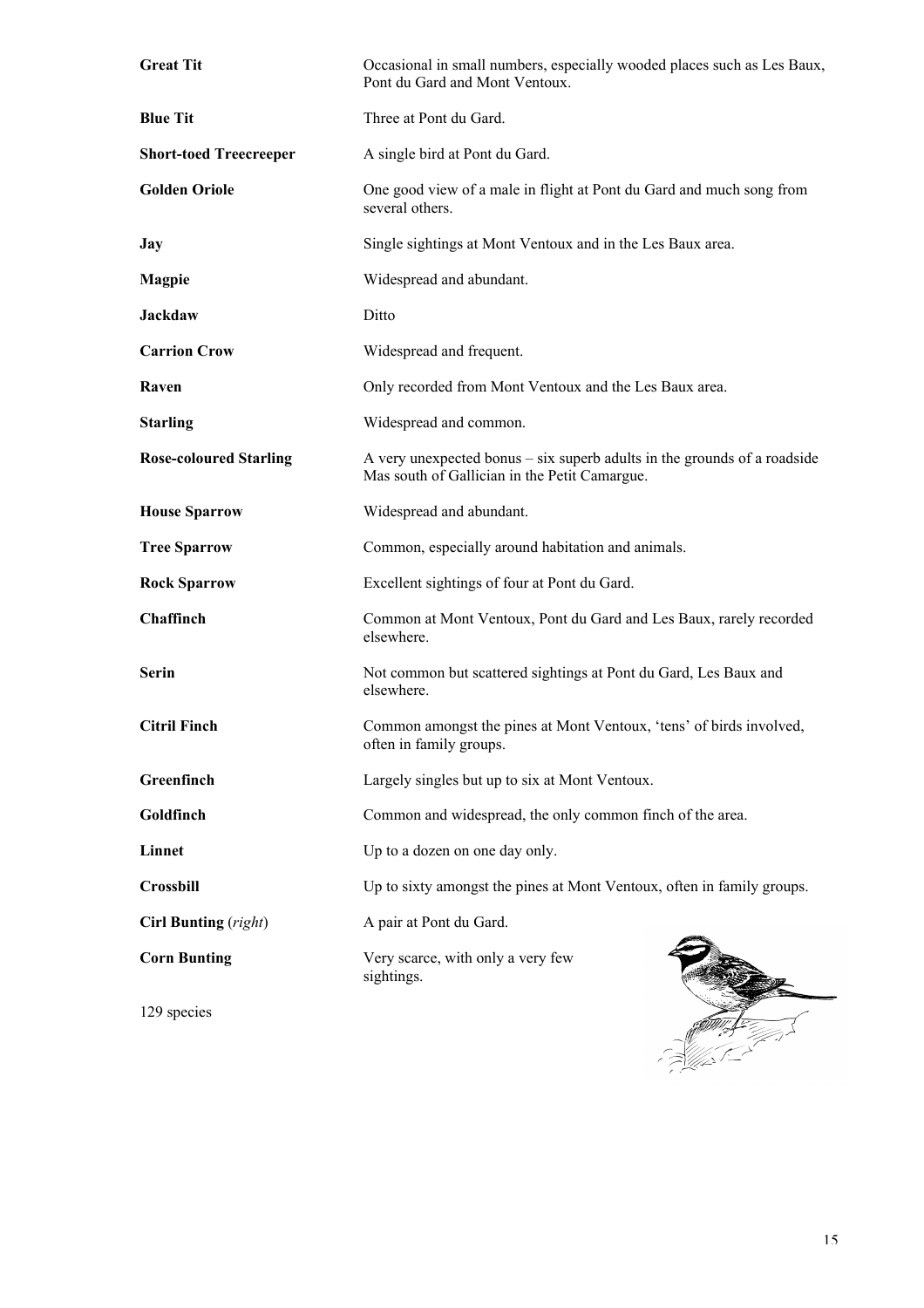#### **Butterflies** – list compiled by Joe:

The following 48 species were recorded:

Large Skipper Small Skipper Essex Skipper Swallowtail Scarce Swallowtail Scarce Swallowtail Small White Large Wall Brown

Large White Green-veined White Black-veined White Bath White Dappled White Orange-tip Moroccan Orange-tip Clouded Yellow Wood White States and Moroccan Orange-tip Clouded Yellow Wood White States and Moroccan Orange-tip Clouded Yellow Wood White States and Moroccan Orange Moroccan Orange-tip Clouded Yellow Wood White Two-tailed Pasha Southern White Admiral Small Tortoiseshell Comma Painted Lady Red Admiral Dark Green Fritillary High Brown Fritillary Queen of Spain Fritillary Spotted Fritillary **Provencal Fritillary** Marbled White Western Marbled White Woodland Ringlet Meadow Brown<br>
Spanish Gatekeeper Southern Gatekeeper Speckled Wood Spanish Gatekeeper Southern Gatekeeper Speckled Wood<br>
Large Wall Brown Wall Brown Sloe Hairstreak Ilex Hairstreak Blue-spot Hairstreak Black Hairstreak Brown Argus Provençal Chalk hill Blue Common Blue Pearl-bordered Fritillary Holly Blue

Chapman's Blue<br>Adonis Blue

#### **Moths –** list compiled by Joe:

Cream-spot Tiger Garden Tiger Garden Tiger Ruby Tiger Muslin Silver-Y Six-spot Burnet Four-spotted Footman Hummingbird Hawk Moth Burnett Companion Mother Shipton Latticed Heath Chimney Sweeper Marbled Clover Spurge Hawk (larva) Browntail (larvae!) Emperor moth (larva) *Anania funebris* (small black and white Pyrale) Four-spotted

#### **Dragonflies:**

Banded Demoiselle *Calopteryx haemorrhoidalis* (the red bodied Demoiselle)<br>Beautiful Demoiselle *Gomphidae* (unidentified species) Gomphidae (unidentified species)<br>Four-spotted Chaser Golden ringed Dragonfly Four-spotted Chaser Black-lined Orthetrum *Sympetrum erythraea* (the common red bodied Darter) Scarce Chaser

#### **Plants**

Some plants of the week and their habitats/locations:

Umbrella pine *Pinus pinea* hills and woods Juniper *Juniperus communis* ditto Prickly juniper *Juniperus oxycedrus* ditto Kermes oak *Quercus coccifera* waysides,hills Nettle tree *Celtis australis* Pont du Gard Fig *Ficus carica* ditto Roman nettle *Urtica pilulifera* ruins, Camargue Pellitory of the Wall *Parietaria judaica* walls,steps, Les Baux Birthwort *Aristlochia clematitis* waysides Shrubby Seablite *Suaeda vera* coastal locations Sea Purslane *Halimione portulacoides* ditto Prickly Saltwort *Salsola kali* ditto White Campion *Silene alba* waysides Common Poppy *Papaver rhoeas* waysides,cultivation White Mignonette *Reseda alba* Waste ground, verges Spanish Broom *Spartium junceum* Hillsides Common Vetch *Vicia sativa* waysides Crown vetch *Coronilla varia* waysides, near water Mountain kidney vetch *Anthyllis Montana* Mont Ventoux